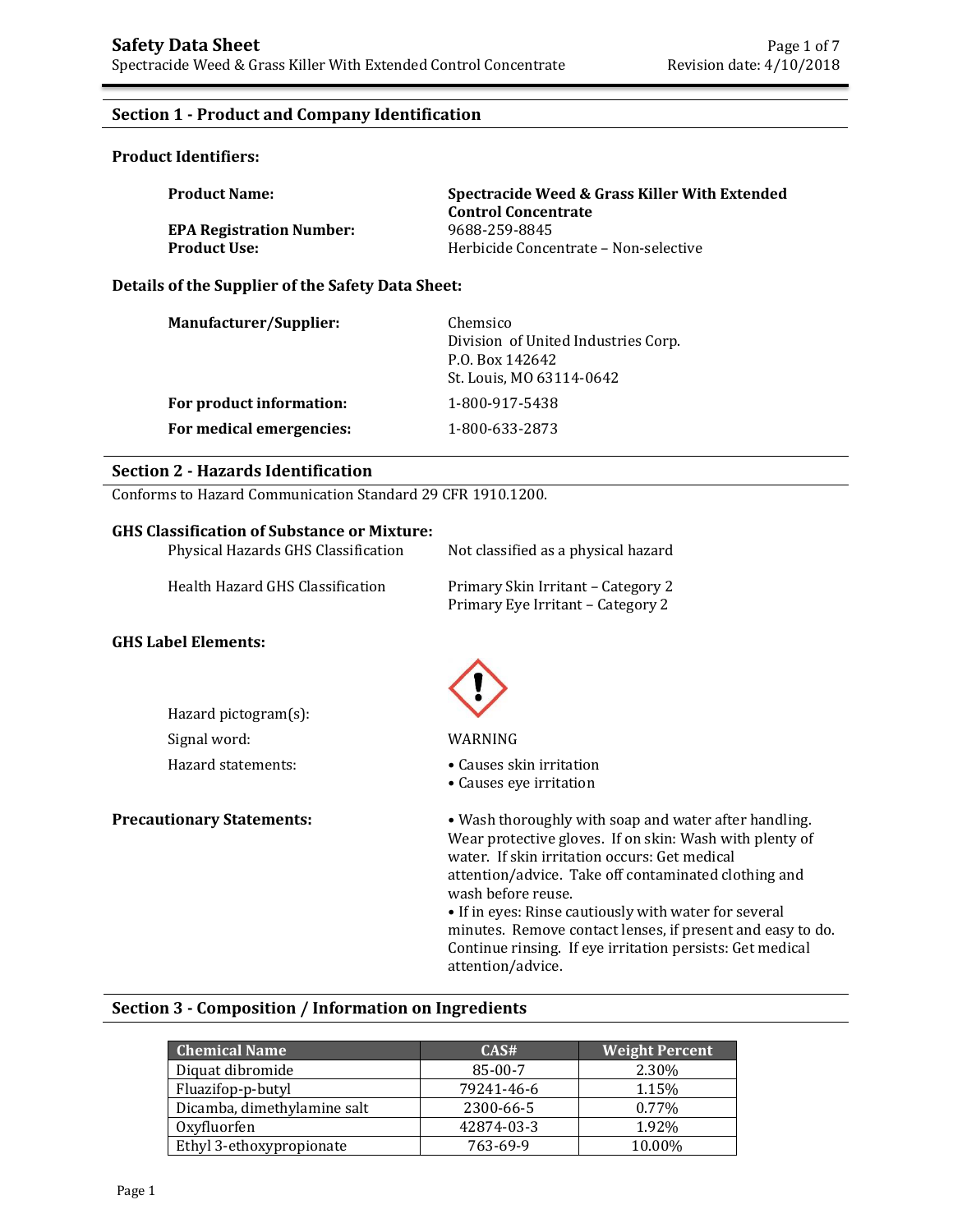Note: Ingredients not identified are proprietary or non-hazardous. Values are not product specifications.

| <b>Section 4 - First Aid Measures</b> |                                                                                                                                                                                                                                    |
|---------------------------------------|------------------------------------------------------------------------------------------------------------------------------------------------------------------------------------------------------------------------------------|
| Eye contact:                          | Hold eye open and rinse slowly and gently with water for<br>15-20 minutes. Remove contact lenses, if present, after the<br>first 5 minutes, then continue rinsing. Call a poison control<br>center or doctor for treatment advice. |
| Skin contact:                         | Take off contaminated clothing. Rinse skin immediately<br>with plenty of water for 15-20 minutes. Call a poison<br>control center or doctor for treatment advice.                                                                  |
| Inhalation:                           | No special requirements                                                                                                                                                                                                            |
| Ingestion:                            | No special requirements                                                                                                                                                                                                            |
| Notes to physician:                   | Probable mucosal damage may contraindicate the use of<br>gastric lavage.                                                                                                                                                           |
| <b>General advice:</b>                | If you feel unwell, seek medical advice (show the label<br>where possible). Ensure that medical personnel are aware<br>of the material(s) involved, and take precautions to protect<br>themselves. Keep out of reach of children.  |

# **Section 5 - Fire Fighting Measures**

| <b>Flammable properties:</b>                   | Not flammable by OSHA criteria.                                                                                                                                                                                                              |
|------------------------------------------------|----------------------------------------------------------------------------------------------------------------------------------------------------------------------------------------------------------------------------------------------|
| Suitable extinguishing media:                  | Water fog, foam, $CO2$ , dry chemical                                                                                                                                                                                                        |
| Unsuitable extinguishing media:                | Not available                                                                                                                                                                                                                                |
| Specific hazards arising from the<br>chemical: | Container may melt and leak in heat of fire. Do not allow<br>run-off from firefighting to enter drains or water courses.                                                                                                                     |
| Protective equipment for firefighters:         | Firefighters should wear full protective clothing including<br>self-contained breathing apparatus.                                                                                                                                           |
| Hazardous combustion products:                 | None known                                                                                                                                                                                                                                   |
| Sensitivity to mechanical impact:              | None known                                                                                                                                                                                                                                   |
| <b>Explosion data:</b>                         | Not available                                                                                                                                                                                                                                |
| Sensitivity to static discharge:               | Not available                                                                                                                                                                                                                                |
| <b>Personal precautions:</b>                   | Keep unnecessary personnel away. Do not touch or walk<br>through spilled material. Do not touch damaged containers<br>or spilled material unless wearing appropriate protective<br>clothing. Keep people away from and upwind of spill/leak. |

## **Section 6 - Accidental Release Measures**

| <b>Personal precautions:</b>      | Remove all sources of ignition. Wear personal protective<br>equipment. Wash thoroughly after handling.                                               |
|-----------------------------------|------------------------------------------------------------------------------------------------------------------------------------------------------|
| For emergency responders:         | If specialized clothing is required to deal with the spillage,<br>take note of any information in Section 8 on suitable and<br>unsuitable materials. |
| <b>Environmental precautions:</b> | Avoid dispersal of spilled material and runoff and contact<br>with soil, waterways, drains and sewers.                                               |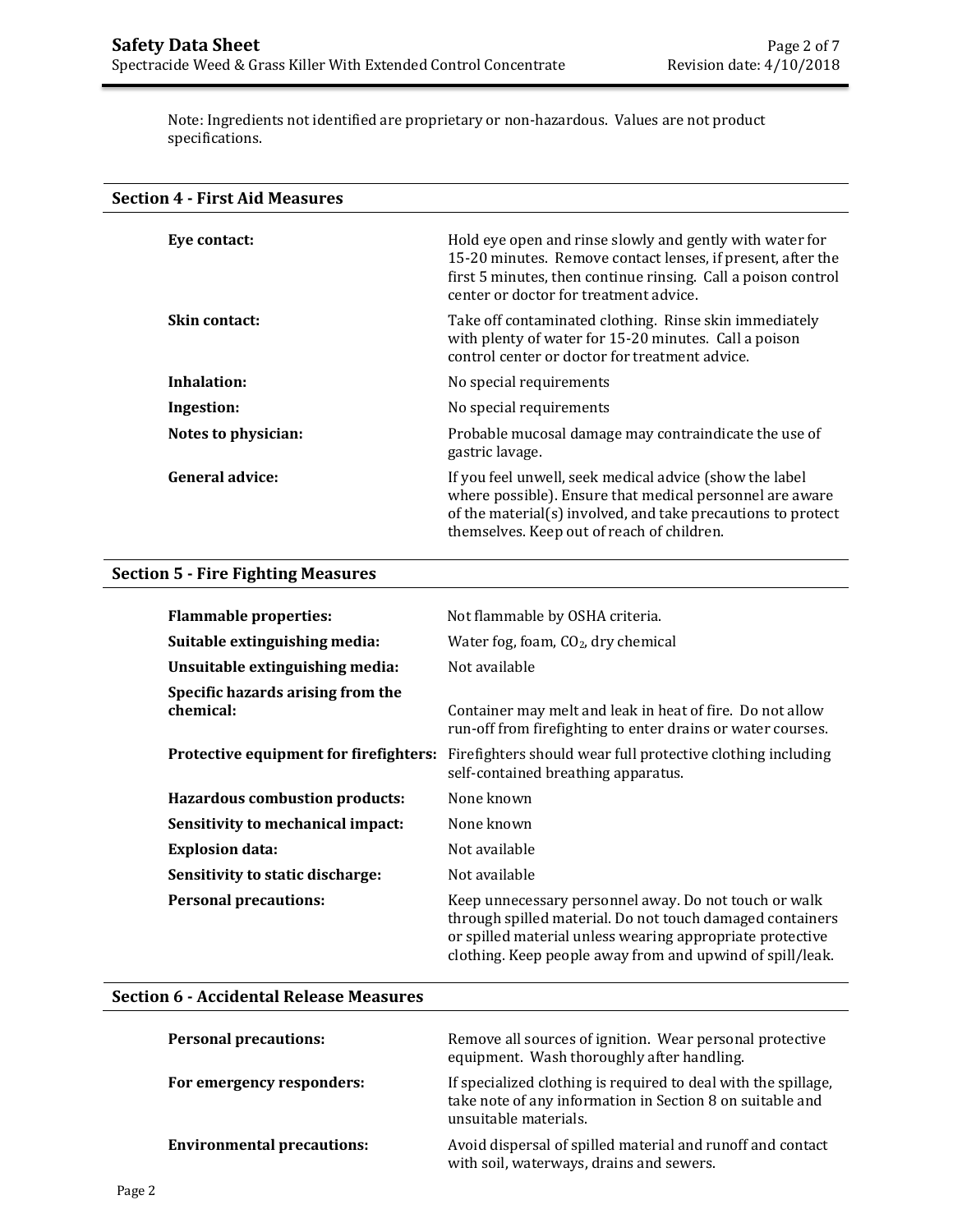| <b>Methods for containment and</b><br>cleaning up: | Stop leak if without risk. Move containers from spill area.<br>Before attempting clean up, refer to hazard data given<br>above. Small spills may be absorbed with earth, sand or<br>absorbent material swept up and placed in suitable,<br>covered, and labeled containers. Prevent large spills from<br>entering sewers or waterways. Contact emergency<br>services and supplier for advice. Never return spills in<br>original containers for re-use. |
|----------------------------------------------------|---------------------------------------------------------------------------------------------------------------------------------------------------------------------------------------------------------------------------------------------------------------------------------------------------------------------------------------------------------------------------------------------------------------------------------------------------------|
| <b>Section 7 - Handling and Storage</b>            |                                                                                                                                                                                                                                                                                                                                                                                                                                                         |
| Precautions for safe handling:                     | Put on appropriate personal protective equipment (see<br>Section 8). Do not use near heat, open flame or any other<br>ignition source. Take measures to prevent the buildup of<br>electrostatic charge. Avoid contact with skin, eyes and<br>clothing. Use an appropriate respirator when adequate<br>ventilation is not available. Avoid breathing vapors or<br>spray mists of the product.                                                            |
| Storage:                                           | Store product in a cool, dry place, out of reach of children.<br>Keep container closed when not in use. Keep away from<br>food, drink and animal feedingstuffs. Keep tightly closed.<br>Non-refillable container. Do not reuse or refill this<br>container. Place in trash or offer for recycling if available.                                                                                                                                         |

#### **Section 8 - Exposure Controls / Personal Protection**

# **Exposure guidelines:**

| <b>Components with Occupational Exposure Limits</b> |            |                        |            |            |                  |            |                     |
|-----------------------------------------------------|------------|------------------------|------------|------------|------------------|------------|---------------------|
|                                                     |            | <b>Exposure Limits</b> |            |            |                  |            |                     |
|                                                     |            | <b>OSHA PEL</b>        |            |            | <b>ACGIH TLV</b> |            | <b>Supplier OEL</b> |
| <b>Chemical name</b>                                |            | $mg/m^3$<br>ppm        |            | ppm        | $mg/m^3$         | ppm        | $mg/m^3$            |
| Diquat dibromide                                    | <b>TWA</b> | Not listed             |            | Not listed |                  | Not listed |                     |
| Fluazifop-p-butyl                                   | <b>TWA</b> | Not established        |            |            | Not established  |            | 0.5                 |
| Dicamba, dimethylamine salt                         | <b>TWA</b> | Not established        |            |            | 0.5              |            | 0.5                 |
| Oxyfluorfen                                         | <b>TWA</b> |                        | 1.6        |            | 0.2              |            | Not listed          |
| Ethyl 3-ethoxypropionate                            | <b>TWA</b> |                        | Not listed |            | Not listed       | 50         |                     |

**Engineering controls:** General ventilation normally adequate.

#### **Personal protective equipment:**

| Eye/Face protection:                   | During application, prevent entry into eyes. Wear safety<br>glasses with side shields if using in large applications. Use<br>protective gloves when using product.                    |
|----------------------------------------|---------------------------------------------------------------------------------------------------------------------------------------------------------------------------------------|
| Skin and body protection:              | Wear protective gloves. Wash hands handling.                                                                                                                                          |
| <b>Respiratory protection:</b>         | Where exposure guideline levels may be exceeded, use an<br>approved NIOSH respirator.                                                                                                 |
| <b>General hygiene considerations:</b> | Handle in accordance with good industrial hygiene and<br>safety practice. When using, do not eat or drink. Wash<br>hands before breaks and immediately after handling the<br>product. |

### **Section 9 - Physical & Chemical Properties**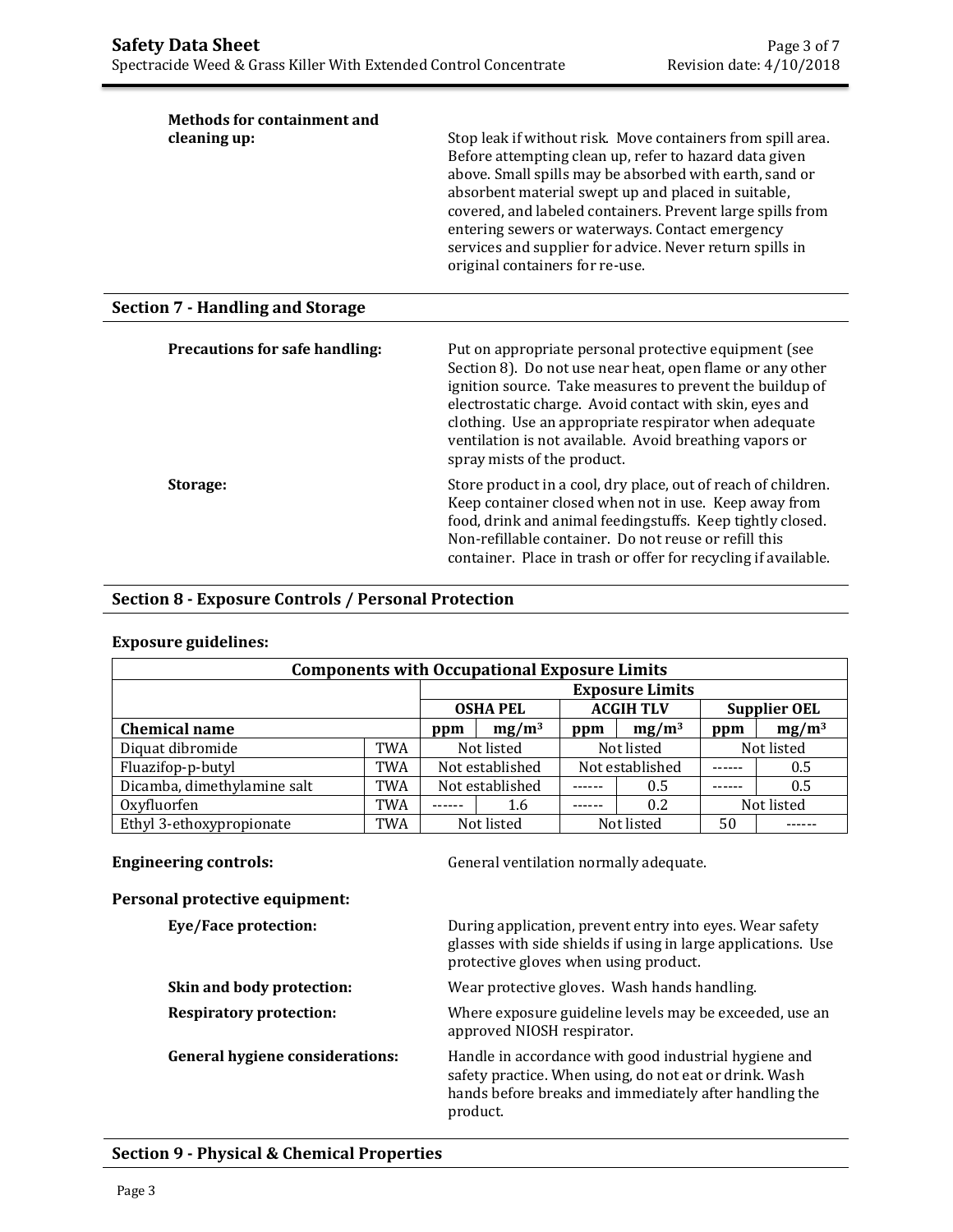| Appearance:                                        | Clear             |
|----------------------------------------------------|-------------------|
| Color:                                             | Dark amber        |
| <b>Physical state:</b>                             | Liquid            |
| Odor:                                              | Solvent           |
| Odor threshold:                                    | No data available |
| pH:                                                | $5.0 - 7.0$       |
| <b>Melting point:</b>                              | No data available |
| <b>Freezing point:</b>                             | No data available |
| <b>Boiling point:</b>                              | No data available |
| <b>Flash point:</b>                                | $>200^{\circ}$ F  |
| <b>Evaporation rate:</b>                           | No data available |
| Flammability limits in air,<br>lower, % by volume: | No data available |
| Flammability limits in air,<br>upper, % by volume: | No data available |
| Vapor pressure:                                    | No data available |
| Vapor density:                                     | No data available |
| Relative density @ 20°C:                           | 1.03              |
| Octanol/water coefficient:                         | No data available |
| <b>Auto-ignition temperature:</b>                  | No data available |
| <b>Decomposition temperature:</b>                  | No data available |
| Solubility:                                        | Soluble in water  |
| % Volatile organic compounds:                      | $.01\%$           |

## **Section 10 - Chemical Stability & Reactivity Information**

## **Reactivity**

| Conditions to avoid:<br>Incompatible materials:                                                 | Do not mix with other chemicals.<br>Avoid strong oxidizers. |
|-------------------------------------------------------------------------------------------------|-------------------------------------------------------------|
| <b>Chemical stability</b><br><b>Product stability:</b>                                          | Stable under recommended storage conditions.                |
| <b>Other</b><br>Hazardous decomposition products:<br><b>Possibility of hazardous reactions:</b> | None known<br>Hazardous polymerization does not occur.      |
|                                                                                                 |                                                             |

# **Section 11 - Toxicological Information**

| Primary eye irritation:         | Causes moderate eye irritation (EPA tox. category III) |
|---------------------------------|--------------------------------------------------------|
| <b>Primary skin irritation:</b> | Causes skin irritation (EPA tox. category II)          |
| Acute dermal:                   | $LD_{50}$ > 5000 mg/kg (EPA tox. category IV)          |
| <b>Acute inhalation:</b>        | $LC_{50} > 2$ mg/L (EPA tox. category IV)              |
| Acute oral:                     | $LD_{50}$ > 5000 mg/kg (EPA tox. category IV)          |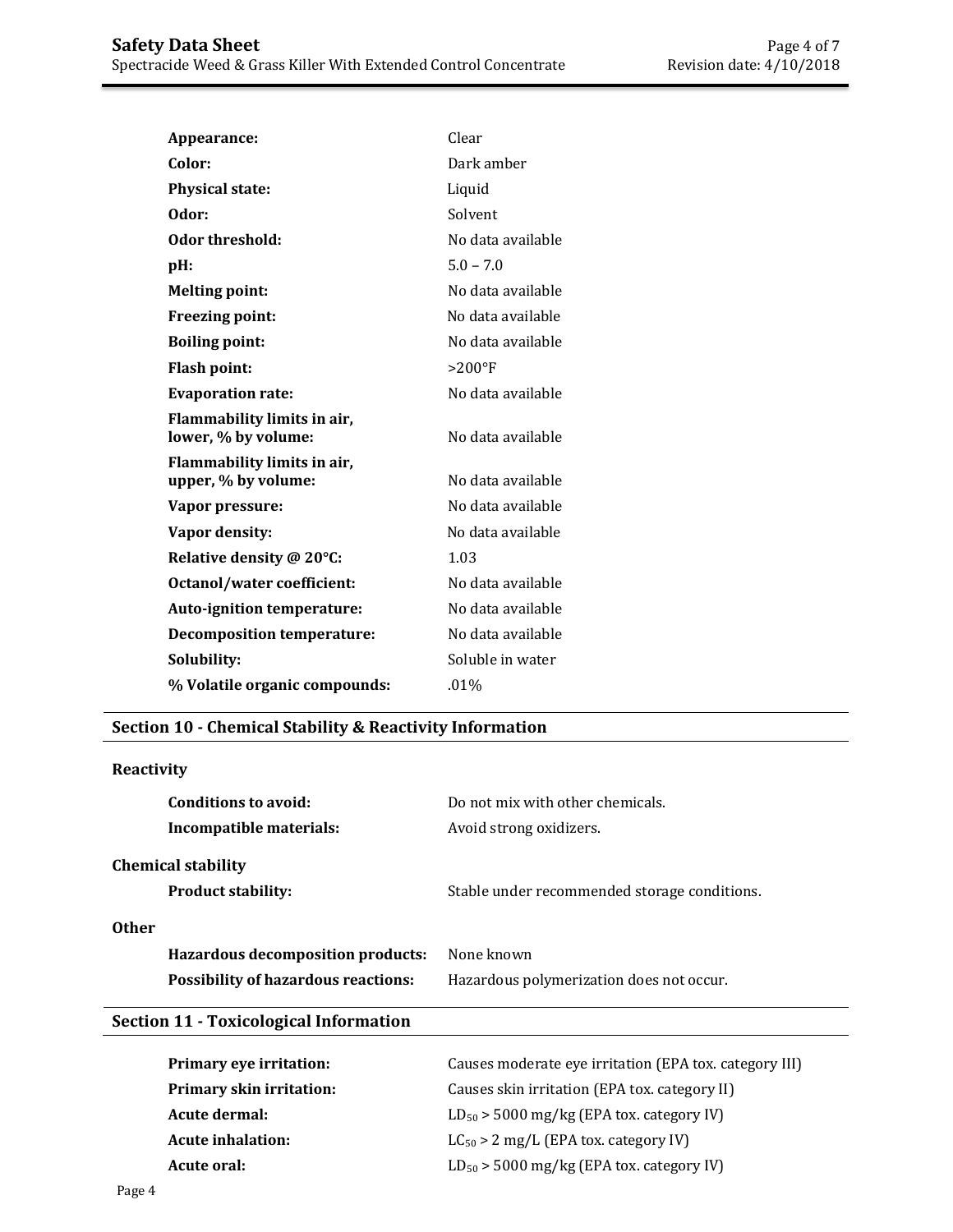| Sensitization:               | Not a skin sensitizer. |
|------------------------------|------------------------|
| <b>Chronic effects:</b>      | No data available      |
| Carcinogenicity:             | No data available      |
| Mutagenicity:                | No data available      |
| <b>Reproductive effects:</b> | No data available      |
| Teratogenicity:              | No data available      |
| <b>Ecotoxicity:</b>          | No data available      |

# **Section 12 - Ecological Information**

| <b>Environmental effects:</b>           | No data available           |
|-----------------------------------------|-----------------------------|
| <b>Aquatic toxicity:</b>                | Toxic to aquatic organisms. |
| Persistence / degradability:            | No data available           |
| <b>Bioaccumulation / accumulation:</b>  | No data available           |
| <b>Partition coefficient:</b>           | No data available           |
| <b>Mobility in environmental media:</b> | No data available           |
| <b>Chemical fate information:</b>       | No data available           |

#### **Section 13 - Disposal Considerations**

| Waste codes:                            | Not available                                          |
|-----------------------------------------|--------------------------------------------------------|
| <b>Disposal instructions:</b>           | Dispose in accordance with all applicable regulations. |
| Waste from residues/unused<br>products: | Not available                                          |
| Contaminated packaging:                 | Not available                                          |

# **Section 14 - Transportation Information**

| <b>U.S. Department of Transportation</b><br>(DOT): | Not regulated                                                                                                 |
|----------------------------------------------------|---------------------------------------------------------------------------------------------------------------|
| <b>IATA:</b>                                       |                                                                                                               |
| For quantities $<$ 5kg/5L ship as:                 | Not regulated                                                                                                 |
| For quantities $\geq 5$ kg/5L ship as:             | UN3082, Environmentally Hazardous Substance, Liquid,<br>N.O.S., (Fluazifop-p-butyl), Limited Quantity, 9, III |
| IMDG:                                              |                                                                                                               |
| For quantities $<$ 5kg/5L ship as:                 | Not regulated                                                                                                 |
| For quantities $\geq 5$ kg/5L ship as:             | UN3082, Environmentally Hazardous Substance, Liquid,<br>N.O.S., (Fluazifop-p-butyl), Limited Quantity, 9, III |

# **Section 15 - Regulatory Information**

| 29 CFR 1910.1200 hazardous chemical<br><b>Occupational Safety and Health</b> |               |
|------------------------------------------------------------------------------|---------------|
| <b>Administration (OSHA):</b>                                                | Nο            |
| <b>CERCLA</b> (Superfund) reportable<br>quantity:                            | Not available |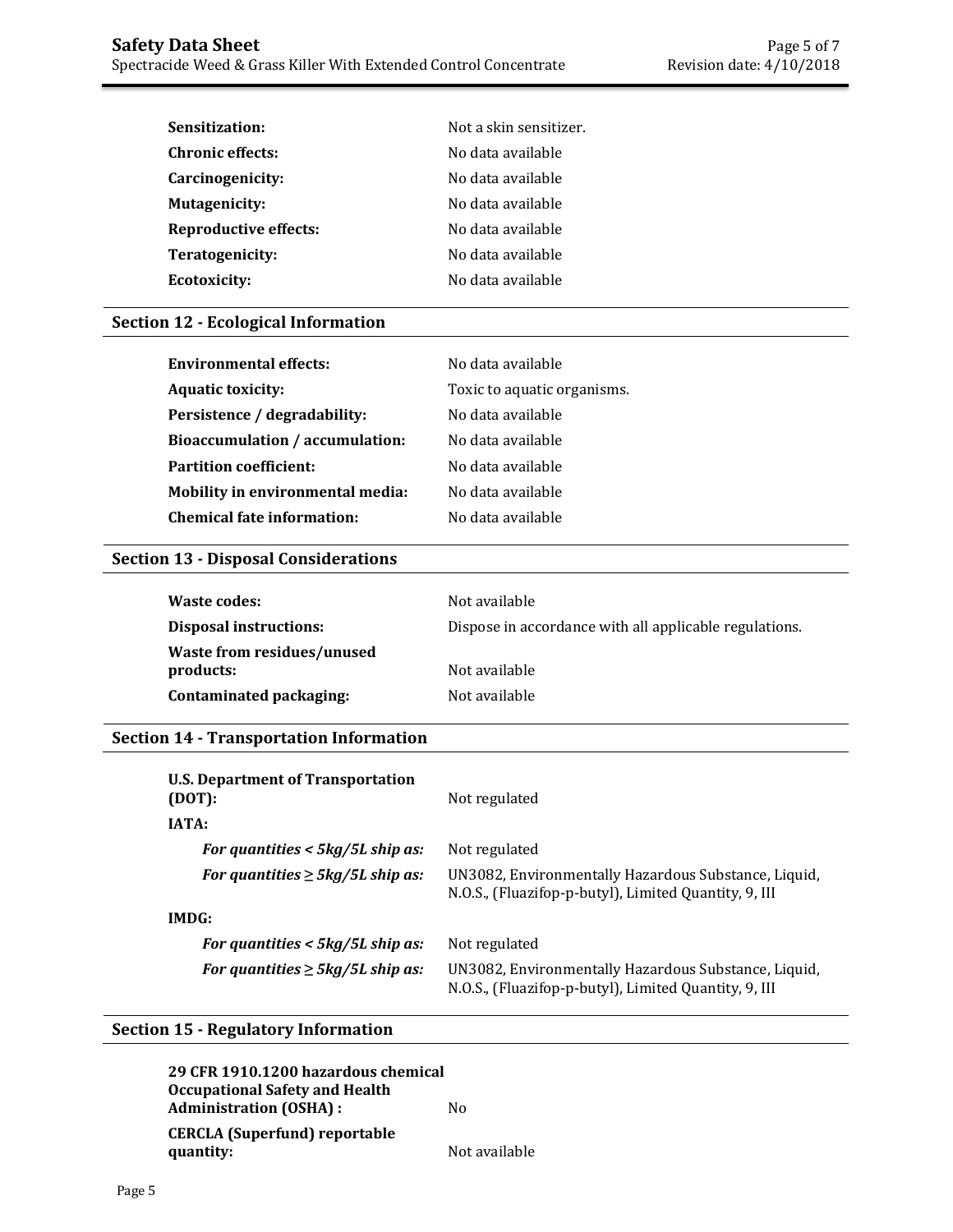#### **Hazard categories**

#### **Superfund Amendments and Reauthorization Act of 1986 (SARA):**

| Immediate Hazard                | No             |
|---------------------------------|----------------|
| Delayed Hazard                  | N <sub>0</sub> |
| Fire Hazard                     | No             |
| Pressure Hazard                 | No             |
| Reactivity Hazard               | No             |
| Section 302 extremely hazardous |                |
| <b>Substance:</b>               | No             |
| Section 311 hazardous chemical: | No             |
| <b>Clean Air Act (CAA):</b>     | Not available  |
| <b>Clean Water Act (CWA):</b>   | Not available  |
| <b>State regulations:</b>       | None           |

**FIFRA labeling:** This chemical is a pesticide product registered by the Environmental Protection Agency and is subject to certain labeling requirements under federal pesticide law. These requirements differ from the classification criteria and hazard information required for safety data sheets, and for workplace non-pesticide chemicals. Following is the hazard information as required on the pesticide label:

**Signal word:** WARNING

**Precautionary statements:** Causes skin irritation. Causes moderate eye irritation. Do not get on skin or clothing. Avoid contact with eyes or clothing. Wash thoroughly with soap and water after handling and before eating, drinking, chewing gum or using tobacco.

> This pesticide is toxic to aquatic invertebrates. To protect the environment, do not allow pesticide to enter or run off into storm drains, drainage ditches, gutters or surface waters. Applying this product in calm weather when rain is not predicted for the next 24 hours will help ensure that wind or rain does not blow or wash pesticide off the treatment area. Rinsing application equipment over the treated area will help avoid runoff to water bodies or drainage systems.

**Notification status:** All ingredients of this product are listed or are excluded from listing on the U.S. Toxic Substances Control Act (TSCA) Chemical Substance Inventory.

**California Prop. 65:** This product does not contain any chemicals known to the state of California to cause cancer, birth defects or any other reproductive harm.

**Disclaimer:** Information contained herein was obtained from sources considered technically accurate and reliable. While every effort has been made to ensure full disclosure of product hazards, in some cases data is not available and is so stated. Since conditions of actual product use are beyond control of the supplier, it is assumed that users of this material have been fully trained according to the requirements of all applicable legislation and regulatory instruments. No warranty, expressed or implied, is made and supplier will not be liable for any losses, injuries or consequential damages which may result from the use of or reliance on any information contained in this document.